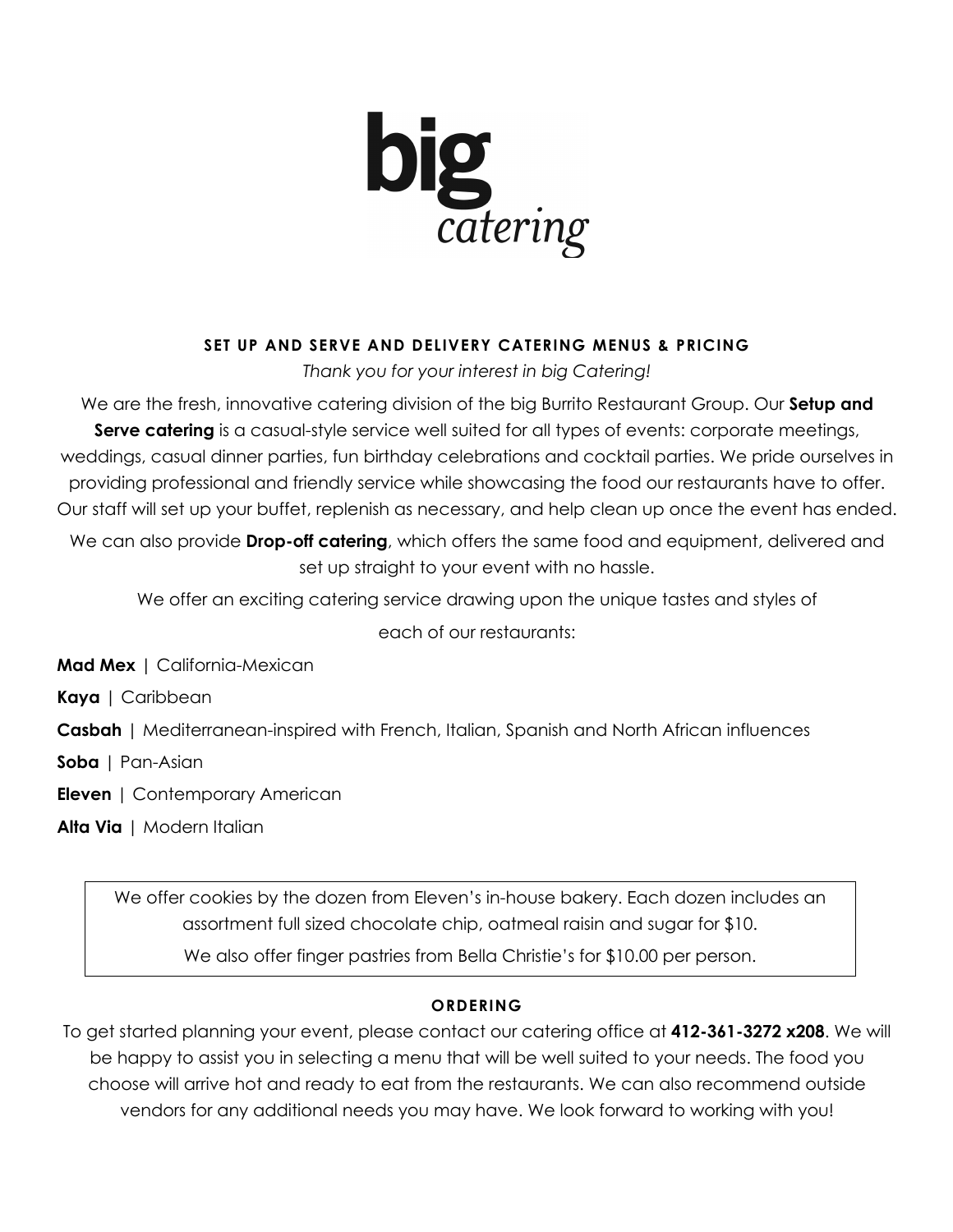

# **MEDITERRANEAN BUFFET ● \$25 pp**

(minimum 10 people)

# **Mezze Platter**

baba ghanoush, chickpea hummus, red pepper muhummara, flatbread crackers

*Choose one salad:*

# **Roasted Beet Salad**

whipped ricotta, spicy salad greens, french green lentil vinaigrette, marcona almonds, fines herbs

# **Spring Salad**

greens, garbanzo beans, watermelon radish, avocado tahina, benne seeds,

white balsamic vinaigrette

# **French Bean Salad**

spring mix, quince croutons, Pleasant Ridge Reserve, verjus vinaigrette

# **Arugula Salad**

house made pancetta, crimini mushrooms, potatoes,

riverview farms goat cheese, pancetta vinaigrette

# *Choose two pastas:*

# **Orecchiette**

grilled chicken, dried cranberries, riverview farms goat cheese, sage cream

# **Ricotta Cavatelli**

house-made fennel sausage, spinach, crushed tomatoes, ricotta

# **Seasonal Vegetarian Pasta**

mafaldine, grilled artichoke hearts, cherry tomatoes, leek butter, fines herbes, pine nuts

# **Three Cheese Mac and Cheese**

rigatoni pasta, mascarpone, cheddar, pecorino-romano, bread crumbs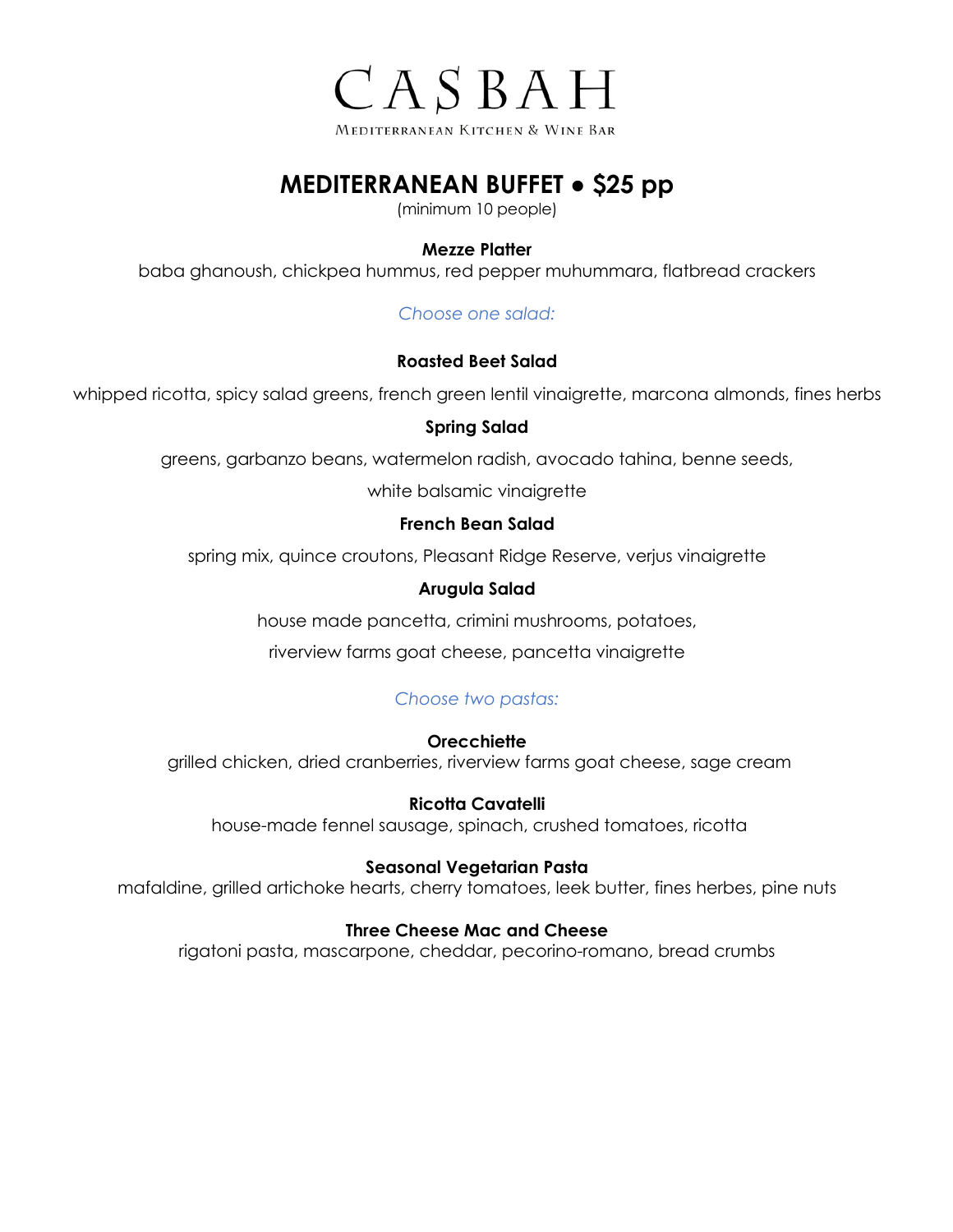# **CASBAH APPETIZER BUFFET ● \$28 pp**

(minimum 10 people)

**Crostini** with goat cheese, mushroom duxelles **Chicken Kabobs** with tzatziki **Mixed Italian Olives***:* orange, thyme, rosemary **Chickpea Hummus** with flatbread crackers **Crudité** with green goddess dressing

# **CASBAH PARTY TRAYS**

*Trays contain 10 light portions | Mix and match to build a buffet*

# **Cheese Tray ● \$65**

Selection of four artisanal and farmstead cheeses with prosciutto, mostarda, quince jam and baguette

## **Mezze ● \$50**

choose three: baba ghanoush, chickpea hummus, red pepper muhummara, or tzatziki, includes olives and flatbread crackers

## **Shrimp Cocktail Platter ● \$70 (25 pcs)**

choose from two preparations: poached with cocktail sauce or poached with harissa sauce

## **English Pea & Fava Bean Ravioli ● \$70 (20 pcs)**

preserved lemon butter, sunflower sprouts, sumac

# **Veal and Pork Meatballs ● \$90 (20 pcs)**

anson mills polenta, roasted tomato, garlic, crispy brussels sprouts, grana padano

# **Chicken Kabobs ● \$45 (20 pcs)**

marinated with lemon and oregano + served with tzatziki

**Crudité ● \$35**

assorted fresh vegetables with green goddess dressing

### **Mixed Olives ● \$15 (1quart)**

orange, thyme, rosemary

# **Grilled Vegetable ● \$40**

assorted seasonal grilled vegetables

# **Roasted Beet Salad ● \$70**

whipped ricotta, spicy salad greens, french green lentil vinaigrette, marcona almonds, fines herbs

### **Spring Salad● \$60**

greens, garbanzo beans, watermelon radish, avocado tahina, benne seeds, white balsamic vinaigrette

### **French Bean Salad ● \$60**

spring mix, quince croutons, Pleasant Ridge Reserve, verjus vinaigrette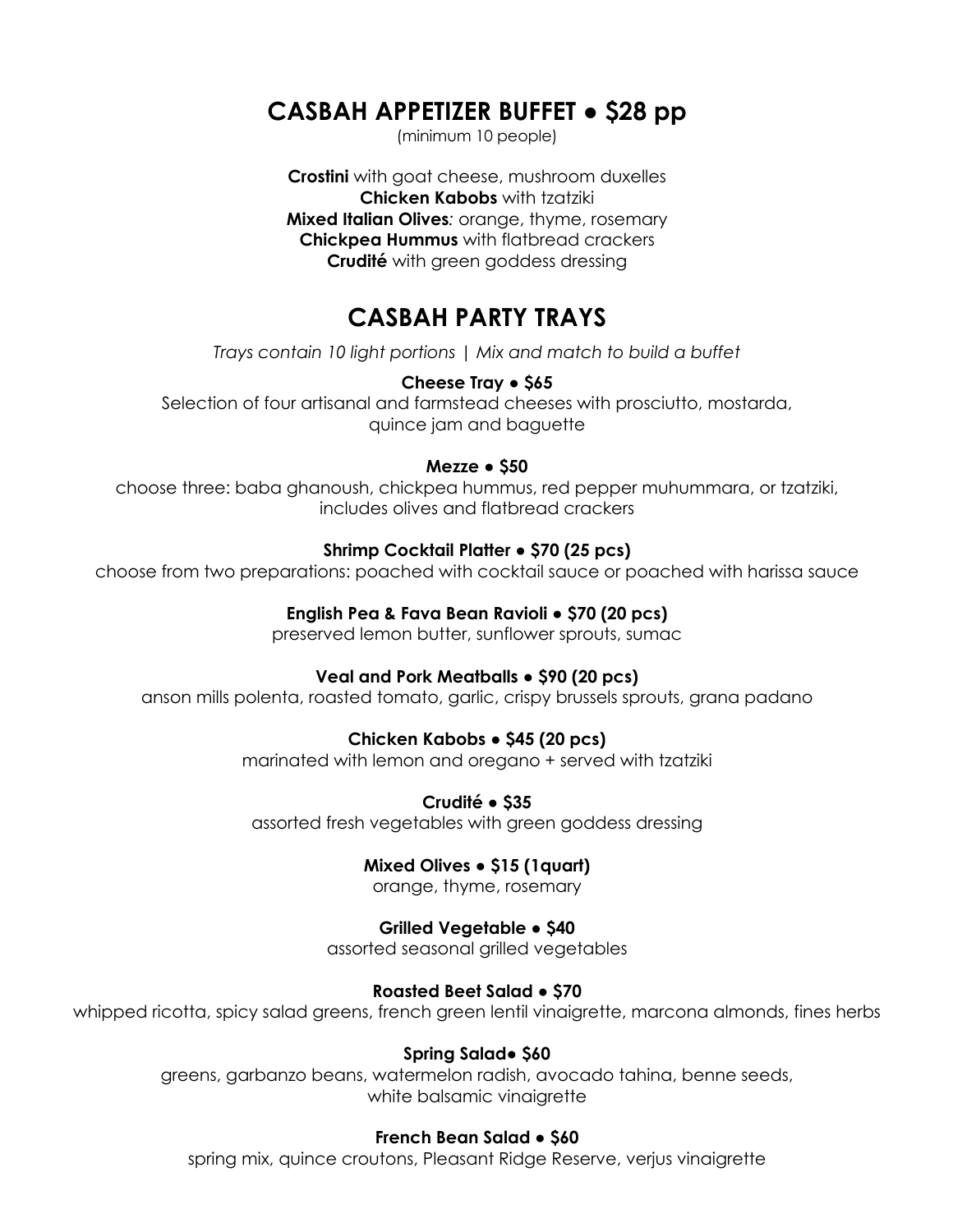# **Arugula Salad ● \$70**

house made pancetta, crimini mushrooms, potatoes, riverview farms goat cheese, pancetta vinaigrette

# **Grilled Chicken Breast ● \$110 (10 pcs)**

crispy fingerling potatoes, carrots, squash, forest mushrooms, pistachio duqqa, fig jus

## **Scottish Salmon ● \$150 (10 pcs)**

Sea Island red peas, dandelion greens, shiitake mushrooms, quince yogurt

## **Filet Mignon ● \$240 (10 pcs)**

marble potatoes, grilled squash, Lacinato kale, garlic veal jus

# **Orecchiette Pasta ● \$110**

grilled chicken, dried cranberries, riverview farms goat cheese, sage cream

# **Ricotta Cavatelli ● \$110**

house-made fennel sausage, spinach, crushed tomatoes, ricotta

## **Short Rib Ravioli ● \$150 (25 pcs)**

Swiss chard, oyster mushrooms, roasted shallots, gremolata

## **Three Cheese Mac and Cheese ● \$70**

rigatoni pasta, mascarpone, cheddar, pecorino-romano, bread crumbs

## **Seasonal Vegetarian Pasta ● \$100**

mafaldine, grilled artichoke hearts, cherry tomatoes, leek butter, fines herbes, pine nuts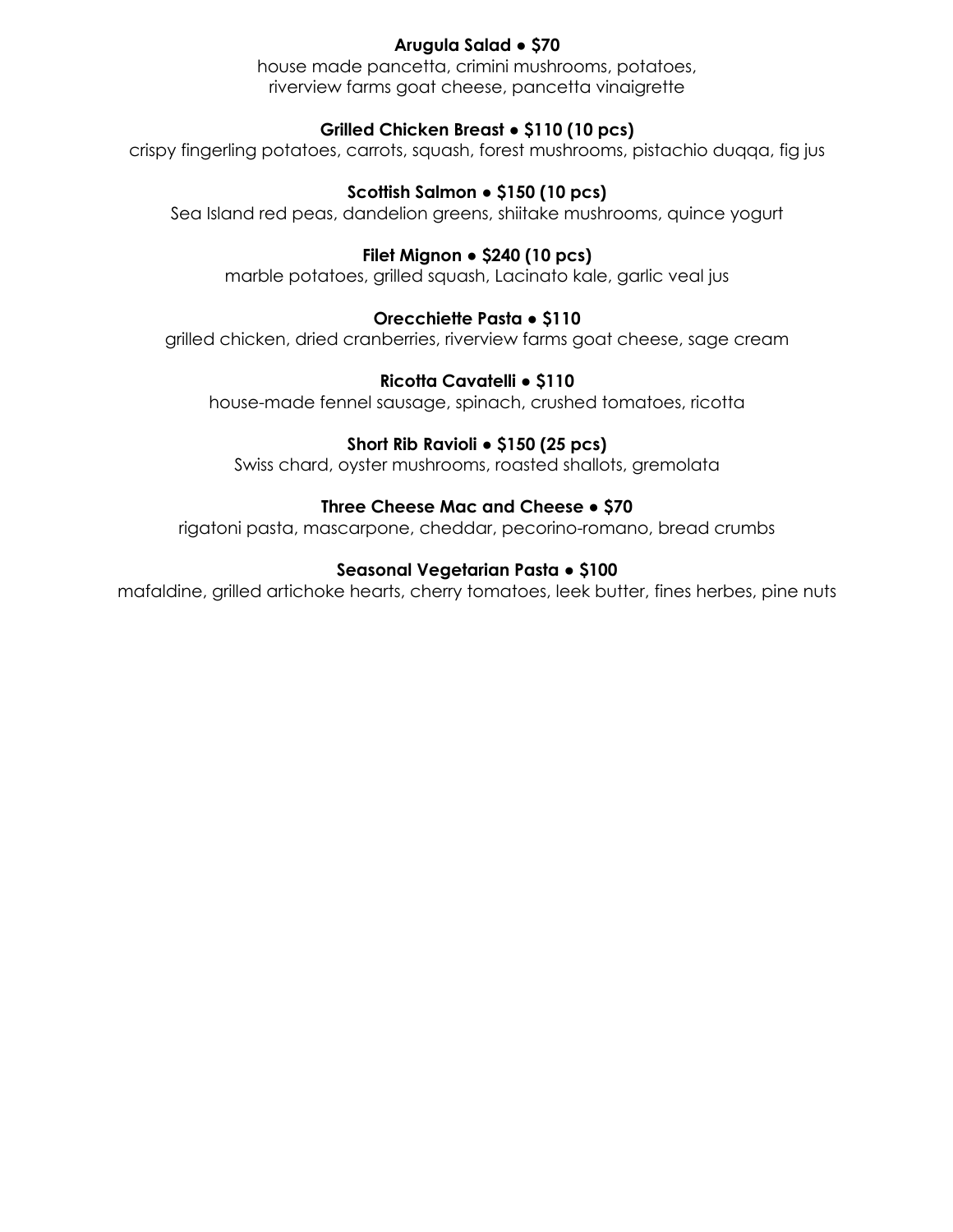

# **ALTA VIA PASTA BUFFET ● \$23 pp**

(minimum 10 people)

*Choose one salad:*

**Little Gem Romaine** basil, bread crumbs, italian vinaigrette, parmigiano reggiano

**Salad Vignarola** 

fava beans, asparagus, marinated mozzarella, basil, Pecorino vinaigrette

# **Roasted Beets**

arugula, ricotta salata, orange vinaigrette, marcona almonds

# **Spring Salad**

English peas, snap peas, watermelon radish, Parmesan croutons, white balsamic vinaigrette

*Choose two pastas:*

**Rigatoni** roasted tomato sauce, roasted garlic, basil, parmigiano reggiano

> **Gemelli** beef short rib sugo, stracciatella

# **Mushroom Bolognese**

rigatoni, fresh ricotta, rosemary

# **ALTA VIA PARTY TRAYS**

*Trays contain 10 light portions | Mix and match to build a buffet*

**Castelvetrano Olives ● \$15 (1 quart)**

orange, rosemary

# **Burrata Tray ● \$60 (5 pcs)**

blistered cherry tomatoes, arugula, Marcona almonds, vin cotto, grilled focaccia

# **Truffle Arancini ● \$75 (25 pcs)**

speck ham, sundried tomato pesto, sottocenere al tartufo, herbs.

# **Mushrooms ● \$90**

beech, hen of the woods, royal trumpet, smoked mozzarella, pine nut, crispy sage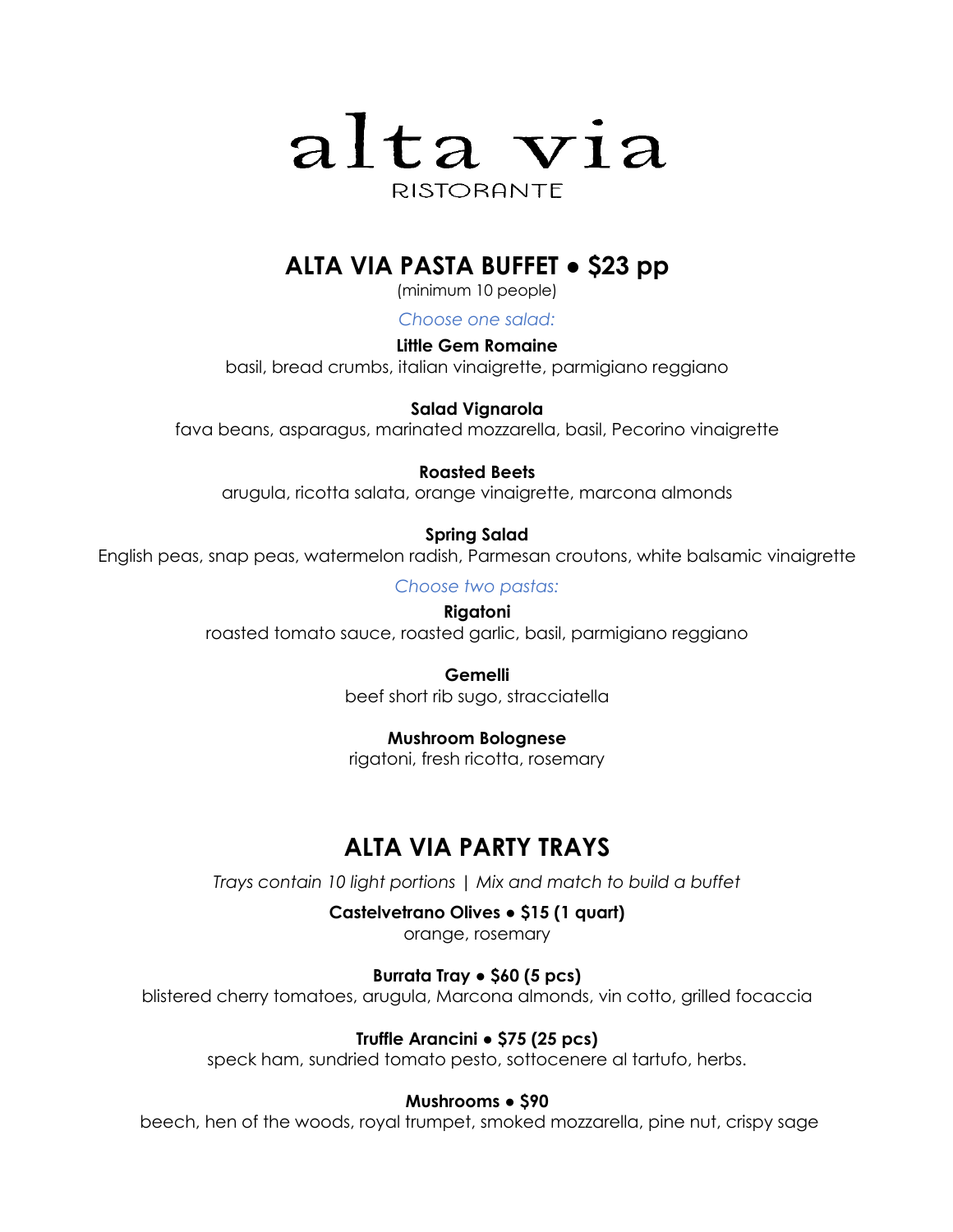# **Beans & Greens ● \$50**

cannellini beans, parmesan brodo, pine nut pesto

# **Baby Artichokes ● \$80**

mint salsa crudo, lemon aioli

# **Little Gem Romaine ● \$70**

basil, bread crumbs, italian vinaigrette, parmigiano reggiano

# **Roasted Beets ● \$70**

arugula, ricotta salata, orange vinaigrette, Marcona almonds

# **Salad Vignarola ● \$75**

fava beans, asparagus, marinated mozzarella, basil, Pecorino vinaigrette

# **Spring Salad ● \$75**

English peas, snap peas, watermelon radish, Parmesan croutons, white balsamic vinaigrette

# **Gerber Farms Chicken ● \$110 (10 pcs)**

crispy parmesan potatoes, roasted leeks, piccata vinaigrette

# **Salmon ● \$145 (10 pcs)**

white bean purée, grilled asparagus, green beans, escarole, Salmoriglio vinaigrette, pea shoots

**Rigatoni ● \$90**

roasted tomato sauce, roasted garlic, basil, Parmigiano Reggiano

**Gemelli ● \$125** beef short rib sugo, stracciatella

# **Mushroom Bolognese ● \$110**

rigatoni, fresh ricotta, rosemary

# **Three Cheese Ravioli ● \$80 (25 pcs)**

crimini mushrooms, broccoli, almonds, lemon, Espelette pepper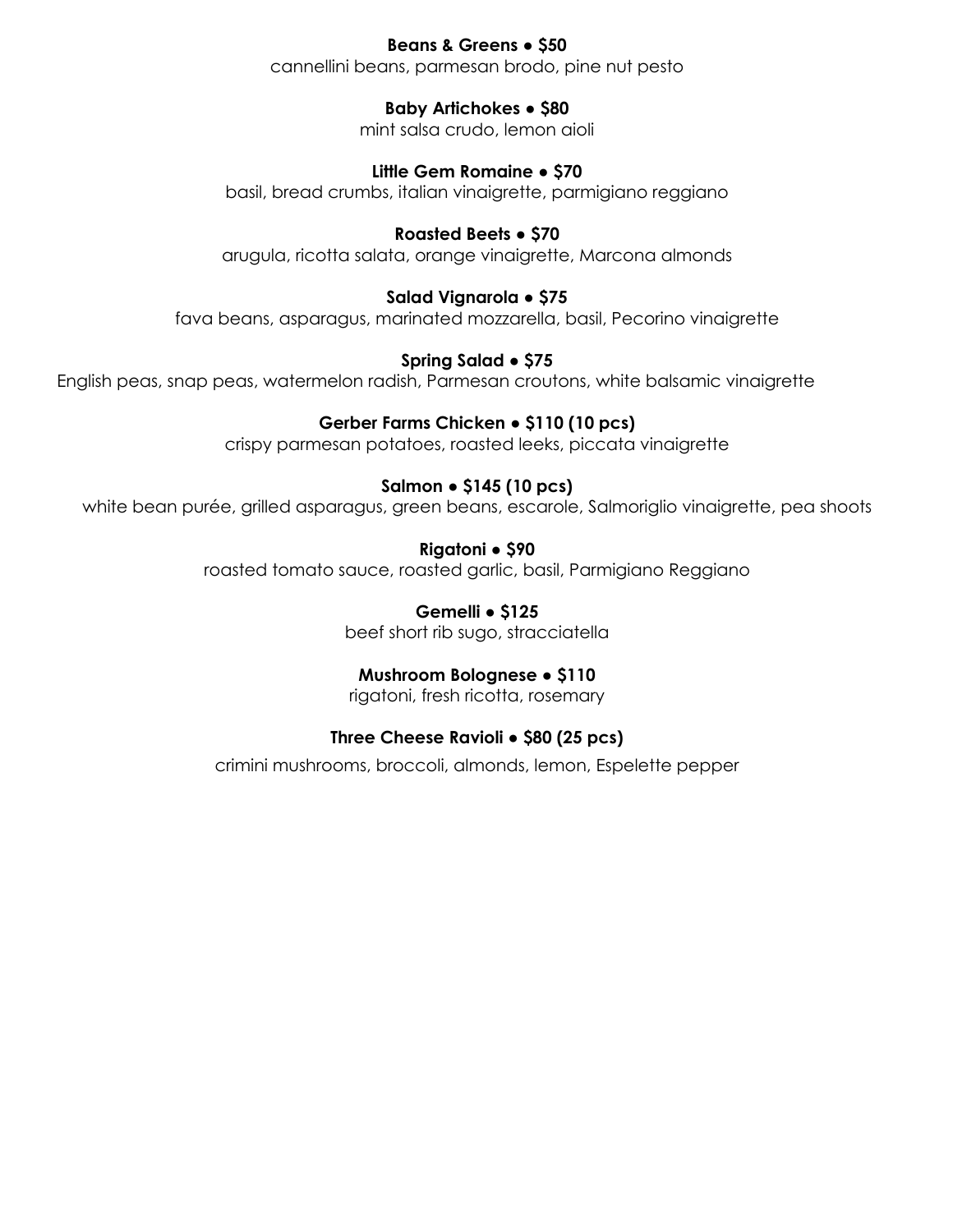# ELEVEN

# **ELEVEN APPETIZER BUFFET ● \$28 pp**

(minimum 10 people)

**Poached shrimp** with traditional cocktail sauce and eleven hot sauce **Red Pepper Goat Cheese Dip** with flatbread crackers **Fine artisanal and farmstead cheeses** with charcuterie + flatbread crackers **Marinated Olives** with orange, thyme, rosemary

# **ELEVEN DINNER BUFFET ● \$35 pp**

(minimum 10 people)

**Mezze**

hummus, goat cheese & red pepper dip, kalamata tapenade, flatbread crackers

*Choice of one salad:*

### **Three Greens Salad**

radicchio, arugula, little gem, red pepper goat cheese, tapenade croutons, lentil vinaigrette

**Roasted Beet Salad** 

arugula, labne, pomegranate, orange, chive, sumac, pistachio

# **Lacinato Kale Salad**

hummus, lemon vinaigrette, feta, crispy chickpeas

*Choice of two:*

**Roasted Chicken** braised leg risotto, Swiss chard, thyme jus

**Seared Salmon**

horseradish potato fritter, beet, tarragon oil, melted leeks, mustard seeds

# **Ricotta Cavatelli**

hen of the woods mushrooms, Brussels sprouts, sage, lacinato kale, brown butter, orange, goat cheese, hazelnuts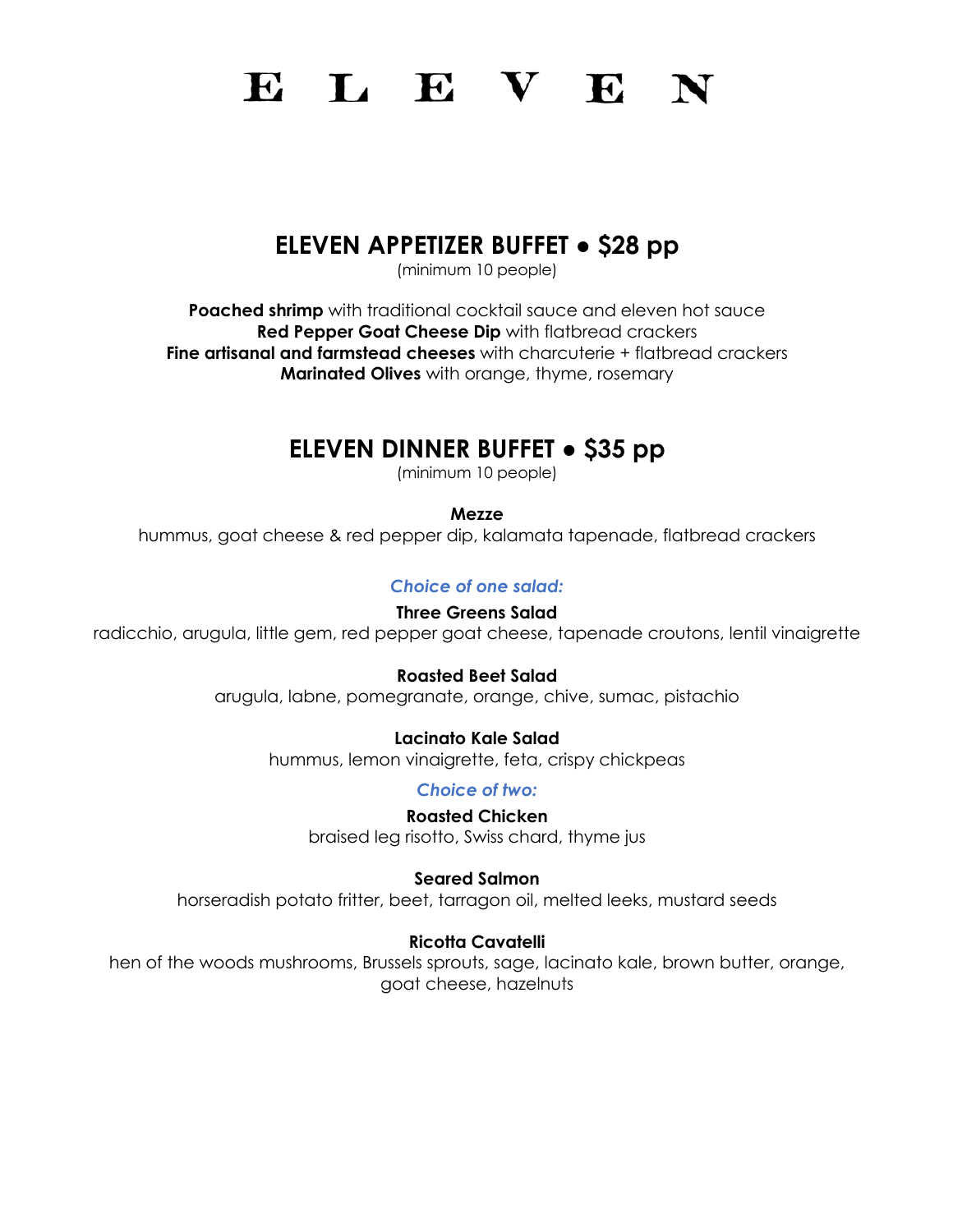# **ELEVEN PARTY TRAYS**

*Trays contain 10 light portions | Mix and match to build a buffet*

# **Marinated Olives ● \$15 (1 quart)**

orange, thyme, rosemary

## **Cheese Tray ● \$60**

selection of four artisanal and farmstead cheeses with prosciutto, honeycomb, quince jam, and focaccia

### **Mezze ● \$50**

hummus, goat cheese & red pepper dip, kalamata tapenade, house bread

# **Roasted Mushrooms ● \$75**

walnut salsa di noci, herbs, sunchokes, verjus curd

## **Shrimp Cocktail Platter ● \$70 (25 pcs)**

poached shrimp with traditional cocktail sauce and eleven hot sauce

# **Grilled Vegetable ● \$40**

assorted seasonal grilled vegetables

# **Crudité ● \$35**

assorted fresh raw vegetables with fine herb & black pepper crème fraiche

# **Three Greens Salad ● \$70**

radicchio, arugula, little gem, red pepper goat cheese, tapenade croutons, lentil vinaigrette

#### **Roasted Beet Salad ● \$70** arugula, labne, pomegranate, orange, chive, sumac, pistachio

# **Lacinato Kale Salad** ● **\$70**

hummus, lemon vinaigrette, feta, crispy chickpeas

# **Roasted Chicken ● \$110 (10 pcs)**

braised leg risotto, Swiss chard, thyme jus

# **Scottish Salmon ● \$165 (10 pcs.)**

horseradish potato fritter, beet, tarragon oil, melted leeks, mustard seeds

# **Beef Tenderloin ● \$240 (10 pcs.)**

fingerling potatoes, wild mushrooms, spinach, jus

# **Ricotta Cavatelli ● \$120**

hen of the woods mushrooms, Brussels sprouts, sage, lacinato kale, brown butter, orange, goat cheese, hazelnuts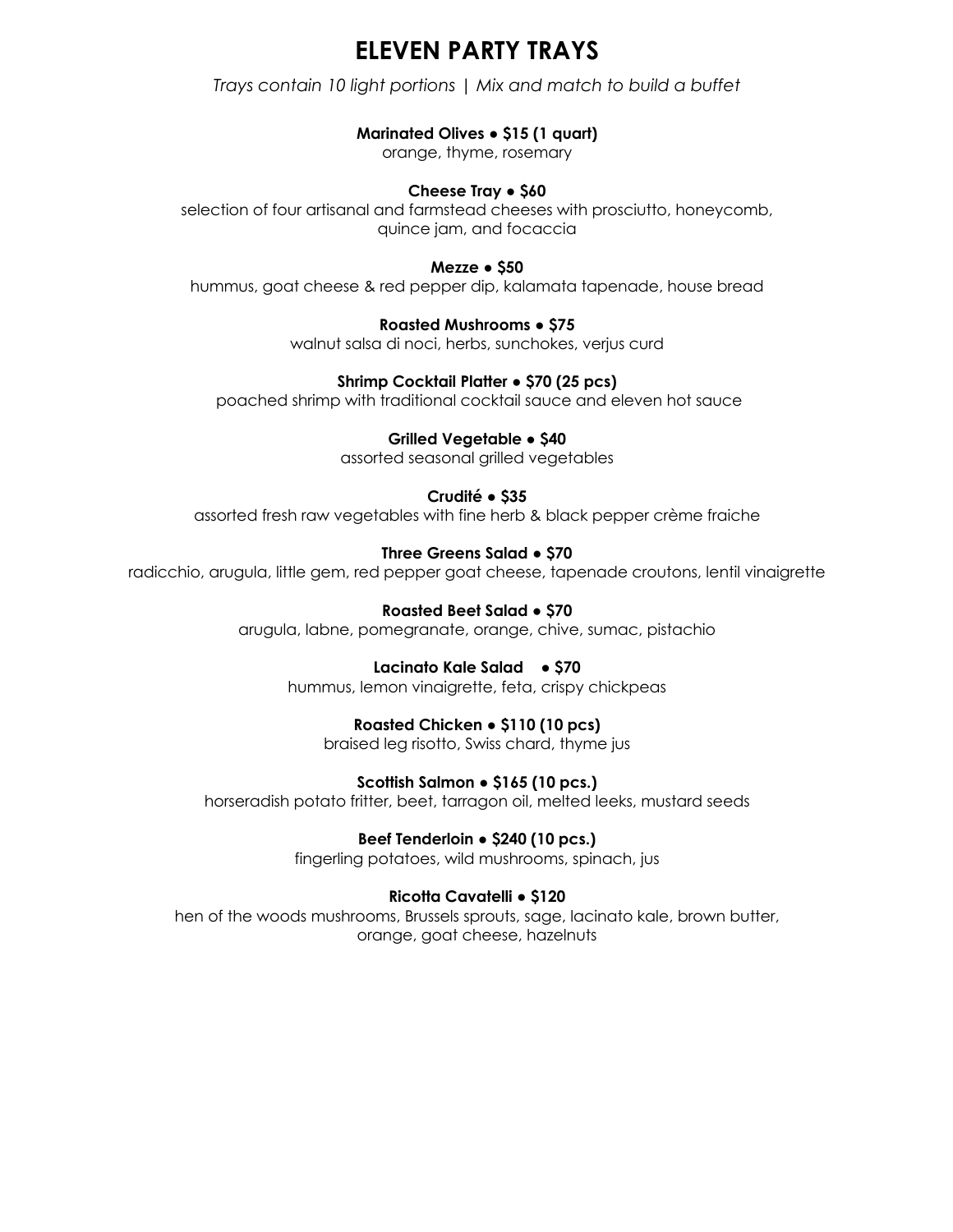

# **KAYA SANDWICH, SALAD, PAELLA BUFFET ● \$20 pp**

(minimum 10 people)

#### **Field Greens Salad**

lime-cilantro vinaigrette, pepitas

### **Tropical Paella**

sofrito, garlic, pineapple, saffron rice, chicken, chorizo, shrimp, scallops, seasonal vegetables

### **Carrot & Cauliflower Paella**

mushrooms, peas, roasted peppers, pineapple, broccoli, onions, sofrito, garlic, saffron rice

## *Choice of two:*

**Cuban Sandwich** roasted turkey, pork, ham, Swiss cheese, whole grain mustard, chipotle aioli, cut in half

**Veggie Cuban Sandwich** baked tofu, swiss cheese, yellow mustard, pickles, chipotle aioli, cut in half

### **Jerk Chicken Torta**

mayo, tomato, cucumber aioli, cut in half

### **Fried Chicken Sandwich**

habanero honey mustard, cabbage, pickles, cut in half

# **KAYA COCKTAIL PARTY ● \$20 pp**

(minimum 10 people)

**Dips and Salsa (1 pint each)**

Tropical Guacamole, Yucatán Black Bean Dip, Mango-Tomatillo Salsa, Kaya® Chips,

**Jamaican Jerk Chicken Wings (25 each)**

cilantro cream sauce

### **Corn and Lentil Beignets (20 each)**

green curry sauce

### **Tuna Ceviche (1 pint)**

tuna, avocado, fresno chimichurri, edamame, radish, crispy garlic, cilantro, yuzu aioli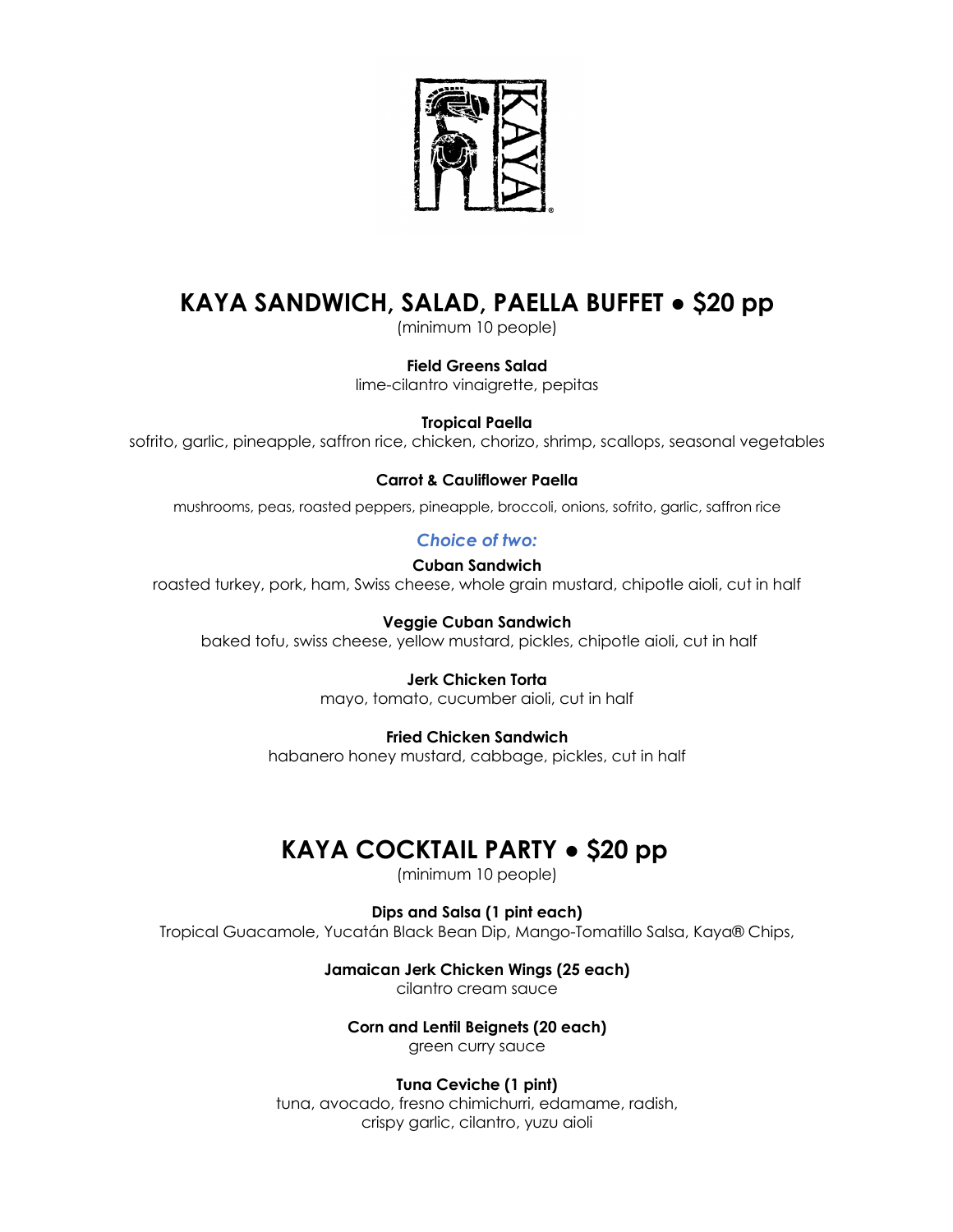# **KAYA TACO BAR ● \$18 pp**

(minimum 10 people)

#### **Dips and Salsas**

Yucatán Black Bean Dip, Mango-Tomatillo Salsa, Kaya® Chips

### **Field Green Salad**

lime-cilantro vinaigrette, pepitas

#### **Saffron Rice and Black Beans**

## *Choice of two:*

**Grilled Jerk Chicken Adobo Flank Steak Crispy Tofu**

**Toppings**

flour tortillas, Kaya® slaw, chipotle aioli, cucumber aioli, tropical guacamole

# **CARIBBEAN BUFFET ● \$33 pp**

(minimum 10 people)

#### **Dips and Salsas**

Tropical Guacamole, Yucatán Black Bean Dip, Mango-Tomatillo Salsa, served with Kaya® Chips

#### **Field Green Salad**

lime-cilantro vinaigrette, pepitas

### *Choose any three entrees:*

**Jerked Chicken**

plantains, avocado, jalapeño, pineapple, scallions, cilantro, lime

**Grilled Salmon** guajillo piperade, crispy plantain, cilantro mint mojo, herb salad

#### **Kaya Steak Stir Fry**

broccoli, carrots, onions, peppers, mojo rojo, quinoa, sesame, purple cabbage, cilantro, scallion

#### **Kaya® Tropical Paella**

sofrito, garlic, pineapple, saffron rice, chicken, chorizo, shrimp, scallops, seasonal vegetables

#### **Carrot & Cauliflower Paella**

mushrooms, peas, roasted peppers, pineapple, broccoli, onions, sofrito, garlic, saffron rice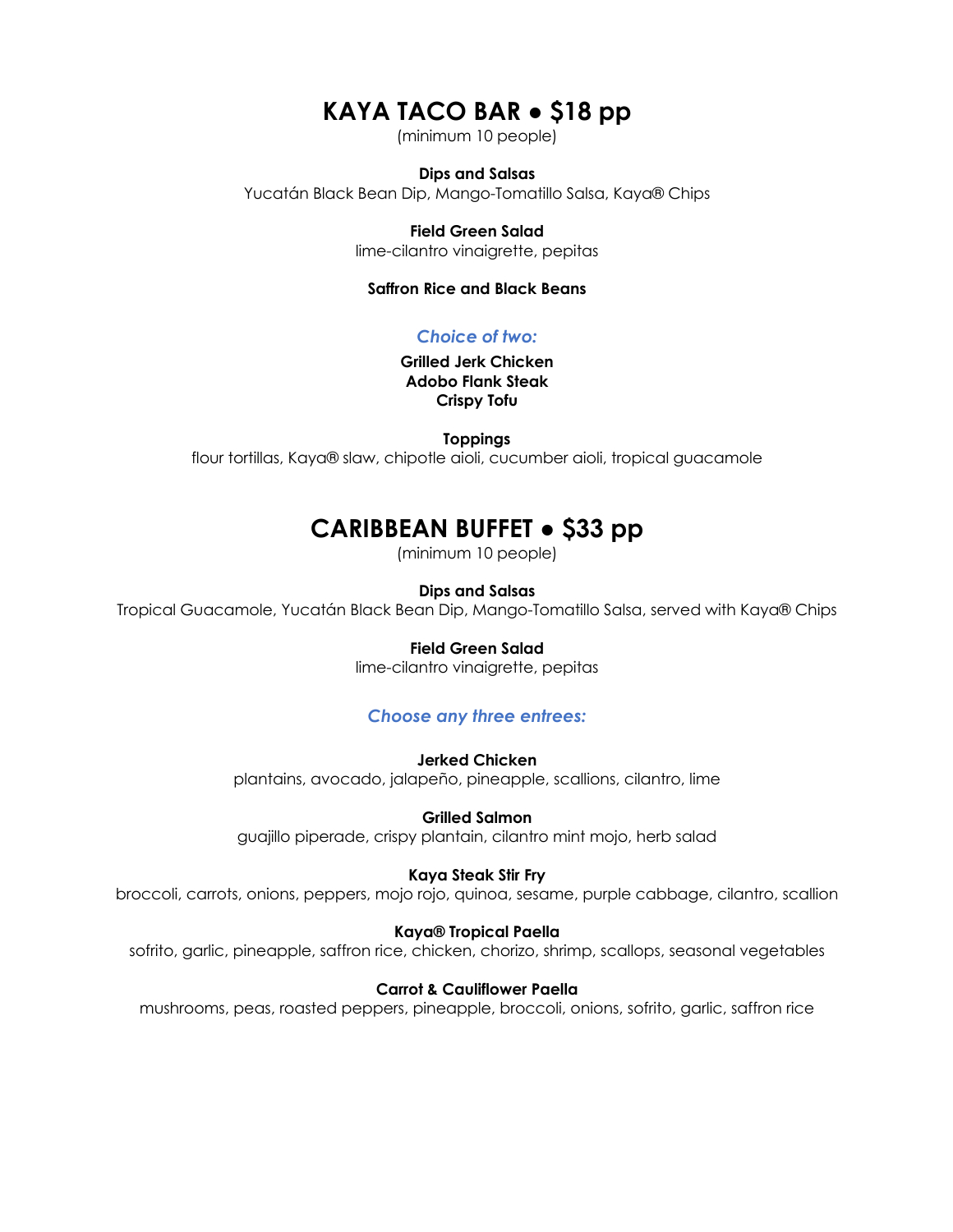# **KAYA PARTY TRAYS**

*Trays contain 10 light portions | Mix and match to build a buffet*

### **Appetizers**

**Mango-Tomatillo Salsa ● \$10** 16 oz. salsa, Tortilla Chips **Yucatán Bean Dip ● \$12** 16 oz. dip, Kaya® Chips **Tropical Guacamole ● \$17** 16 oz. dip, Tortilla Chips

> **Jamaican Jerk Wings ● \$70 (60 pcs)** cilantro cream sauce

**Corn and Lentil Beignets ● \$50 (35 pcs)**

green curry sauce

#### **Salads**

**Add protein to any salad for additional \$40; jerked chicken, adobo flank steak, shrimp, crispy tofu, or salmon**

**Kaya Salad ● \$50**

lime-cilantro vinaigrette, pepitas

#### **Miami Salad ● \$70**

avocado, tomato, cucumber, cabbage, orange, jalapeño, chèvre, pepitas, sesame vinaigrette

#### **Caribbean Rainbow Salad ● \$90**

mango, papaya, onion, peppers, basil, mint, cilantro, sesame seeds, pepitas, plantain, malanga, chickpeas, garlic, tomatoes, avocado, jalapeño, citrus vinaigrette

## **Sandwiches**

**Fried Chicken Sandwich ● \$80 (5 sándwiches per tray)** habanero honey mustard, cabbage, pickles, cut in half

**Jerked Chicken Torta ● \$80 (5 sandwiches per tray)**

mayo, tomato, cucumber aioli, cut in half

**Cuban Sandwich Platter ● \$80 (5 sandwiches per tray)**

roasted pork, turkey, ham, Swiss cheese, chipotle aioli, whole grain mustard, pickles, cut in half

**Veggie Cuban Sandwich Platter ● \$70 (5 sandwiches per tray)**

baked tofu, swiss cheese, yellow mustard, pickles, chipotle aioli, cut in half

#### **Entree**

#### **Jerked Chicken ● \$120 (10 pcs)**

plantains, avocado, jalapeno, pineapple, scallions, tomato, cilantro

**Seared Salmon ● \$120 (10 pcs)**

guajillo piperade, crispy plantain, cilantro mint mojo, herb salad

#### **Kaya Steak Stir Fry ● \$130**

broccoli, carrots, onions, peppers, mojo rojo, quinoa, sesame, purple cabbage, cilantro, scallion

#### **Kaya® Tropical Paella ● \$135**

sofrito, garlic, pineapple, saffron rice, chicken, chorizo, shrimp, scallops, seasonal vegetables

#### **Carrot & Cauliflower Paella ● \$85**

mushrooms, peas, roasted peppers, pineapple, broccoli, onions, sofrito, garlic, saffron rice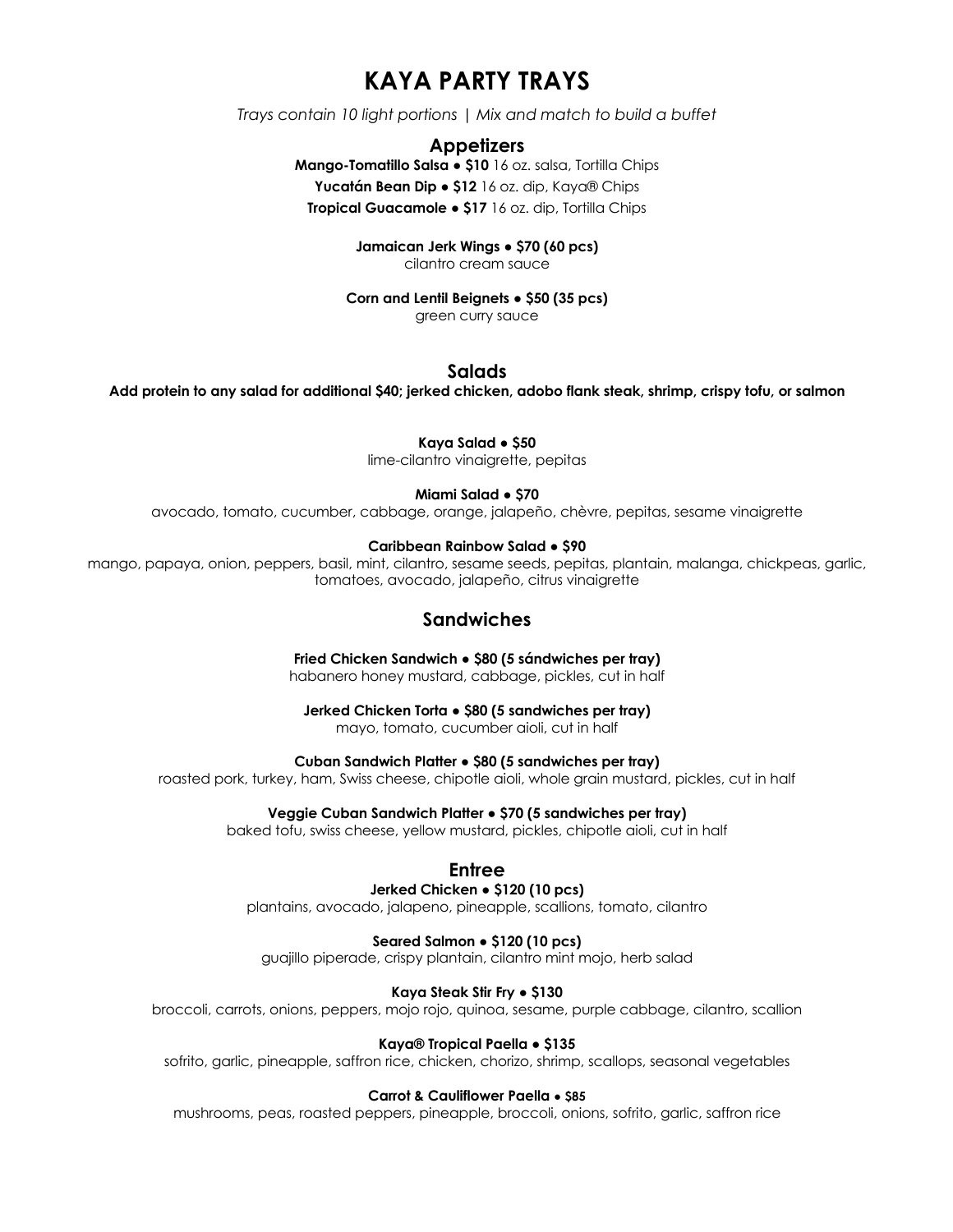

# **SOBA COCKTAIL PARTY ● \$25 pp**

(minimum 10 people) **Edamame Hummus;** with flatbread crackers **Spicy Tuna Roll;** avocado, cucumber, tempura, spicy aioli **Vegetable Roll:** avocado, asparagus, Persian cucumber, togarishi **California Roll:** crab, avocado and cucumber **Vegetable Spring Roll;** with hot mustard **Basil Chicken & Corn Dumplings:** sweet vinegar dipping sauce **Pork Dumplings:** sweet vinegar dipping sauce

# **THAI BUFFET ● \$35 pp**

(minimum 10 people)

**Chopped Salad**

papaya, mango, cucumber, daikon, avocado, iceberg lettuce, mint, basil, cashews, coconut tempura, spicy miso dressing

#### **Spicy Pork Lettuce Wraps**

crispy rice, thai chili, peanut

# *Choose any two entrees:*

**Thai Chicken Curry** egg noodles, yellow coconut curry, bok choy, pickled red onion, cilantro, lime

**Pad Thai** chicken, shrimp, rice noodles, tofu, peanuts, mung bean sprouts, cilantro

> **Pork and Shrimp Fried Rice** pork belly, shrimp, apples, bok choy, chilies, egg, cilantro

**Vegetable Pad Thai** rice noodles, seasonal vegetables, tofu, peanuts, mung bean sprouts, cilantro

> **Mushroom Fried Rice** shiitake mushroom, bok choy, green beans, egg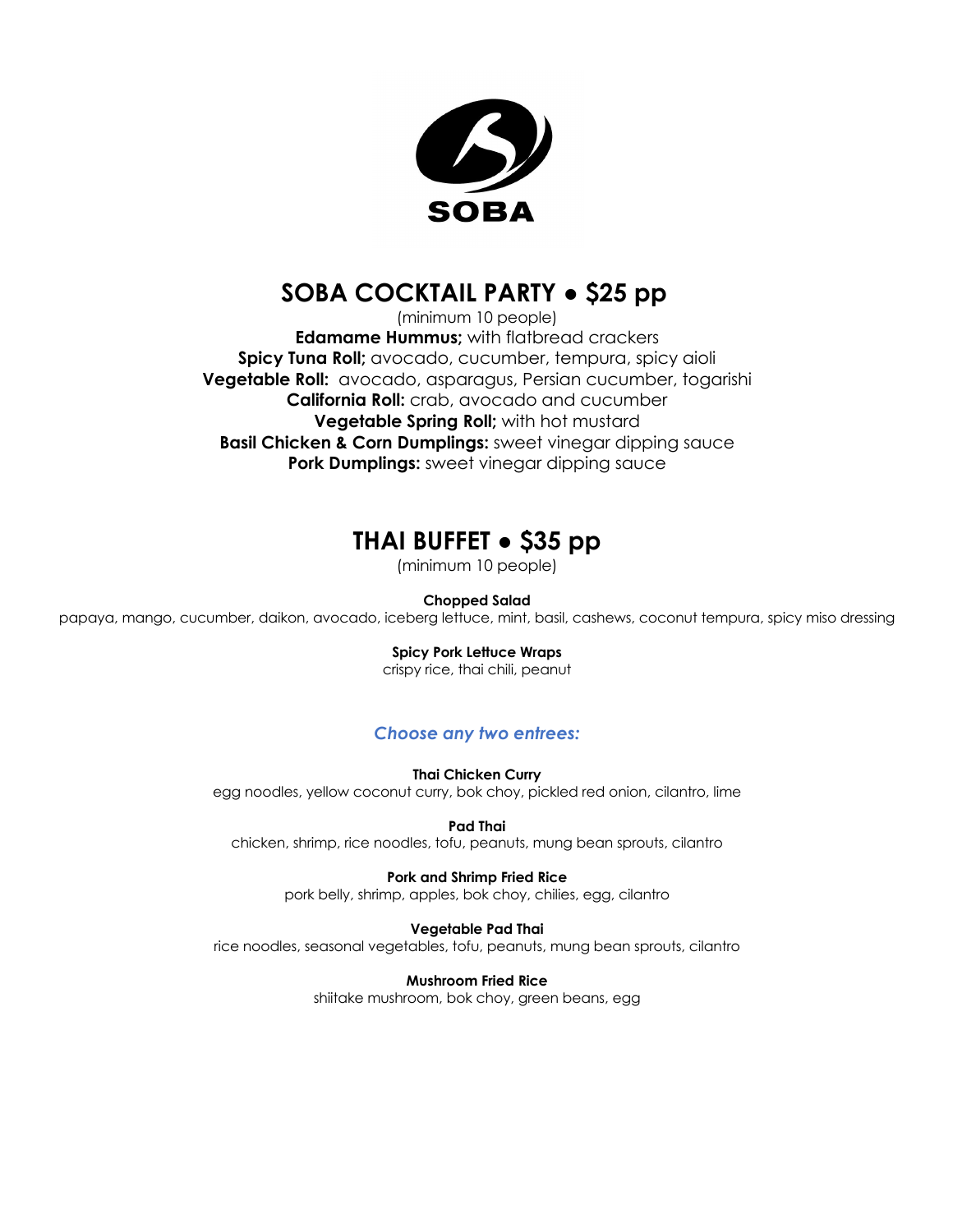# **SOBA BUFFET ● \$40 pp**

(minimum 10 people)

### *Appetizer:*

**Spicy Tuna Roll:** avocado, cucumber, tempura, spicy aioli **Vegetable Roll:** avocado, asparagus, Persian cucumber, togaroshi **Salmon Avocado Roll:** salmon, avocado, jalapeno, tempura

### **Chopped Salad**

papaya, mango, cucumber, daikon, avocado, iceberg lettuce, mint, basil, cashews, coconut tempura, spicy miso dressing

# *Choose any two entrees:*

### **Thai Chicken Curry**

egg noodles, yellow coconut curry, bok choy, pickled red onion, cilantro, lime

### **Bi Bim Bap**

beef tenderloin, pickled shiitake, kim chi, mung bean sprouts, nori, gochujang

### **Teriyaki Glazed Scottish Salmon**

summer squash, bok choy, sticky rice, avocado puree

## **Mushroom Fried Rice**

shiitake mushroom, bok choy, green beans, egg

### **Vegetable Bi Bim Bap**

crispy tofu, summer squash, bok choy, pickled shiitake, mung bean sprouts, kim chi, nori, gochujang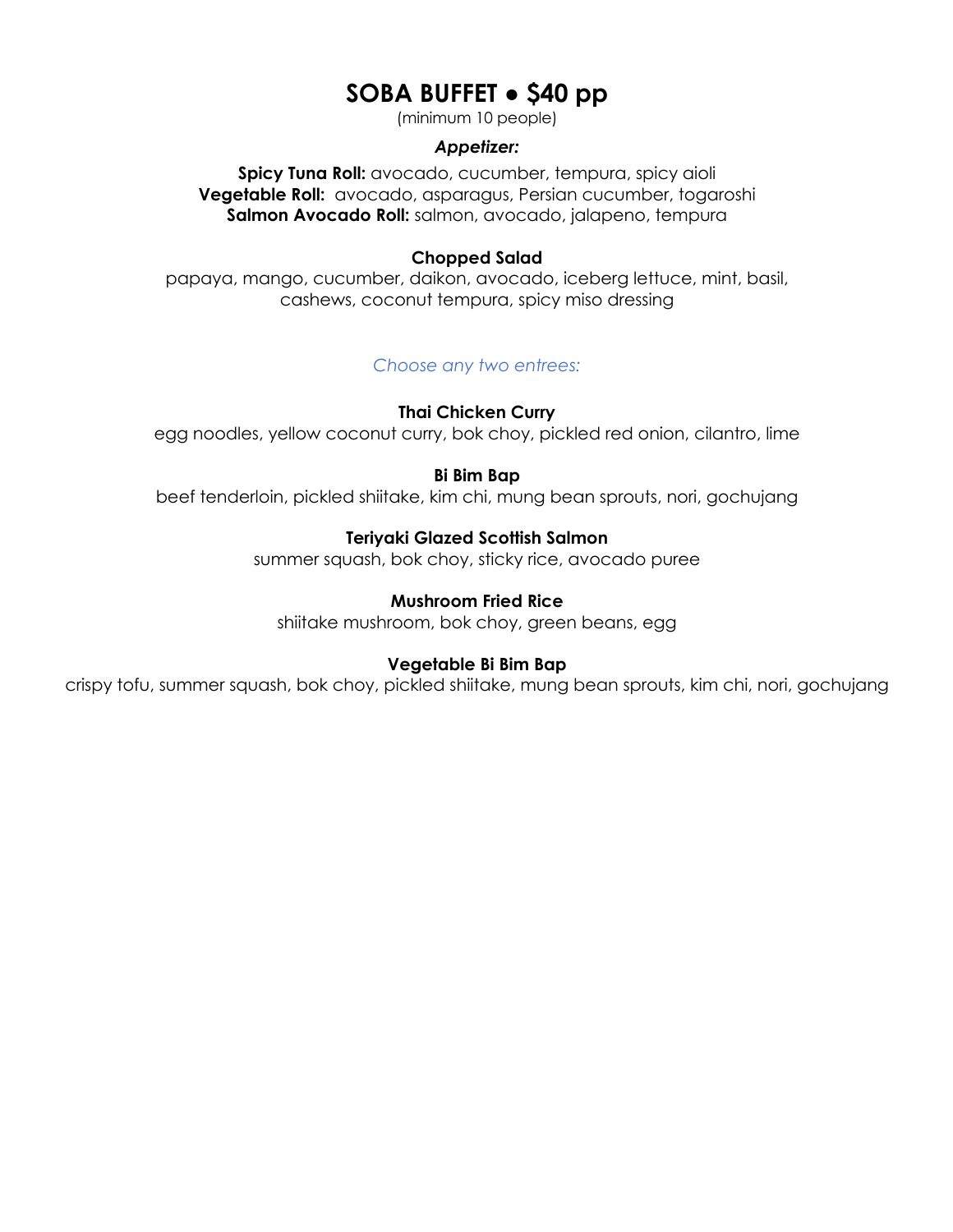# **SOBA PARTY TRAYS**

*Trays contain 10 light portions | Mix and match to build a buffet*

# **Maki Platter ● \$90 (50 pcs)**

spicy tuna, salmon-avocado, california roll, mango-avocado, wasabi, pickled ginger, soy sauce

# **Edamame Hummus ● \$11 (1 pint)**

edamame hummus, flatbread crackers

# **Edamame ● \$55**

sea salt

# **Spicy Pork Lettuce Wraps ● \$80**

crispy rice, thai chili, peanut

# **Chopped salad ● \$80**

papaya, mango, cucumber, daikon, avocado, iceberg lettuce, mint, basil, cashews, coconut tempura, spicy miso dressing (add grilled chicken for \$30)

# **Teriyaki Glazed Scottish Salmon ● \$165**

summer squash, bok choy, sticky rice, avocado puree

# **Seared Rare Tuna ● \$225**

sesame crust, korean barbeque sauce, kim chi, cucumber salad, ginger fried rice, peanuts

# **Mushroom Fried Rice● \$90**

shiitake mushroom, bok choy, green beans, egg

# **Pork & Shrimp Fried Rice ● \$105**

pork belly, shrimp, apples, bok choy, chilies, egg, cilantro

# **Vegetable Pad Thai ● \$115**

seasonal vegetables, rice noodles, tofu, peanuts, mung bean sprouts, cilantro

# **Pad Thai ● \$110**

chicken, shrimp, rice noodles, tofu, peanuts, mung bean sprouts, cilantro

# **Thai Chicken Curry ● \$130**

egg noodles, yellow coconut curry, bok choy, pickled red onion, cilantro, lime

# **Vegetable Bi Bim Bap ● \$110**

crispy tofu, summer squash, bok choy, pickled shiitake, mung bean sprouts, kim chi, nori, gochujang

# **Bi Bim Bap ● \$150**

beef tenderloin, jasmine rice, pickled shiitake, kim chi, mung bean sprouts, nori, gochujang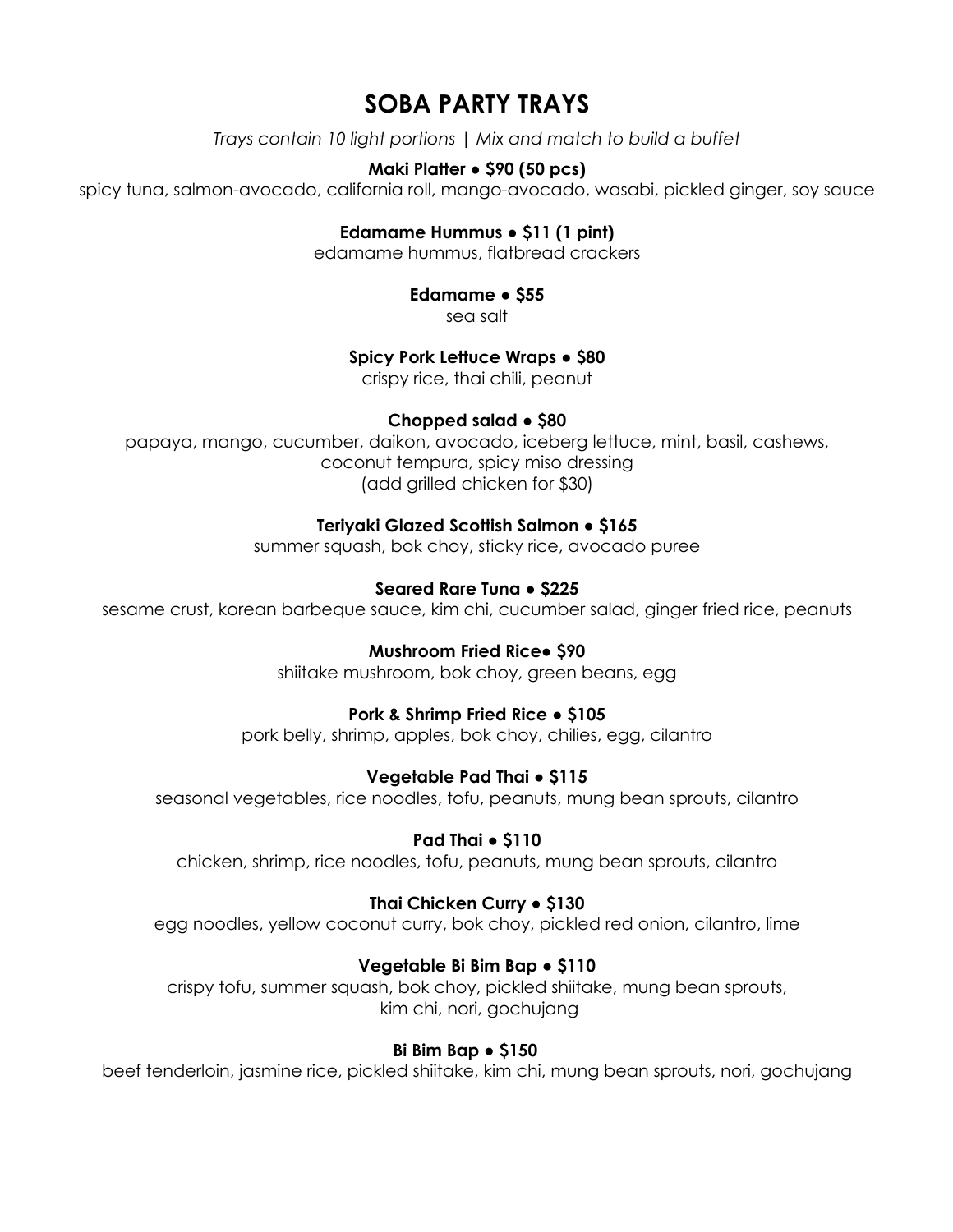

# **MAD MEX® TACO BAR ● \$14 PP**

(minimum 10 people)

*Your choice of 2 proteins:*

Grilled steak, grilled chicken, marinated tofu, grilled portobello, taco beef

**Taco Fixins**

sour cream, lettuce, shredded jack cheese, crispy and/or soft taco shells

**Mad Mex® Chips,** 

original salsa, tomatillo-avocado salsa, guacamole Mexican rice and black beans

# **MAD MEX® SUPER TACO BAR ● \$16 PP**

(minimum 10 people)

*Your choice of 3 proteins:*

Grilled steak, grilled chicken, marinated tofu, grilled portobello, taco beef

**Taco Fixins**

grilled fajita veggies, sour cream, lettuce, shredded jack cheese crispy and/or soft taco shells

# **Mad Mex® Chips**

xx cheese dip, original salsa, tomatillo-avocado salsa, guacamole Mexican rice and black beans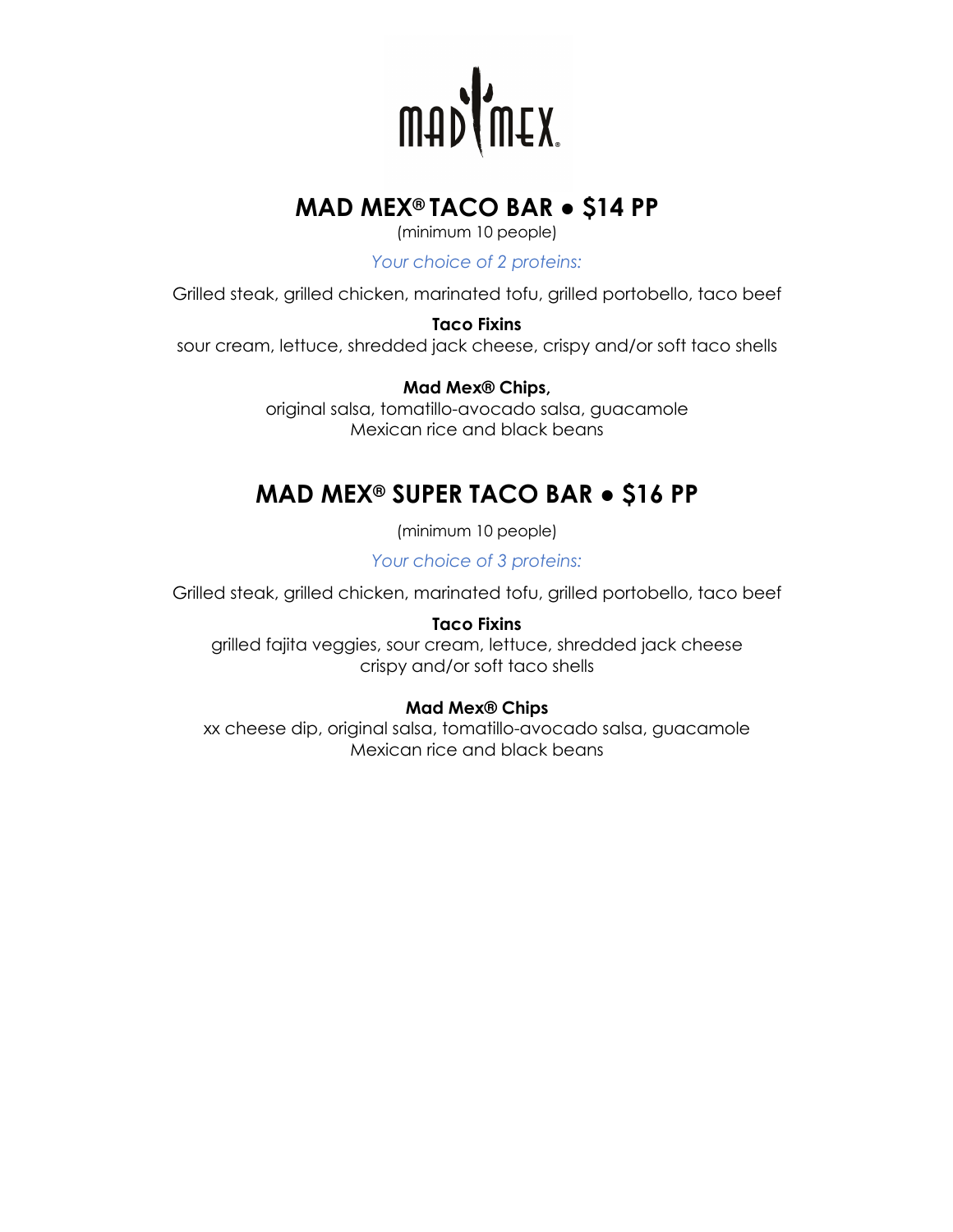# **MAD MEX® BUENO BUFFET ● \$16 PP**

(minimum 10 people)

**Choice of two quesadilla fillings**

grilled steak, grilled chicken, marinated tofu, grilled portobello

**Choice of two mini burrito fillings**

grilled steak, grilled chicken, marinated tofu, grilled portobello, chickpea chili, grilled shrimp, taco beef

## **Sour cream and guacamole**

**Mad Mex® Chips, choice of two salsas**

original, fire roasted tomato-chipotle, pico de gallo, tomatillo-avocado

## **Casa Salad**

leaf lettuce, cherry tomatoes, red onions, blue cheese crumbles, pepitas

## **Choice of two dressings**

blue cheese, creamy ranch, house vinaigrette, lime-cilantro vinaigrette, vegan chipotle ranch

# **MAD MEX® WING & SALAD BAR ● \$12 PP**

(minimum 10 people) **Wings: choice of two sauces and intensities** *served with blue cheese, ranch, and celery*

**Sauces**

Buffalo, Southwestern, San Francisco, Honey Chipotle, General Zaragoza

**Intensities** Mild, Wild or Insane

**Casa Salad** leaf lettuce, cherry tomatoes, red onions, blue cheese crumbles, pepitas

# **Choice of two dressings**

blue cheese, creamy ranch, house vinaigrette, lime-cilantro vinaigrette, vegan chipotle ranch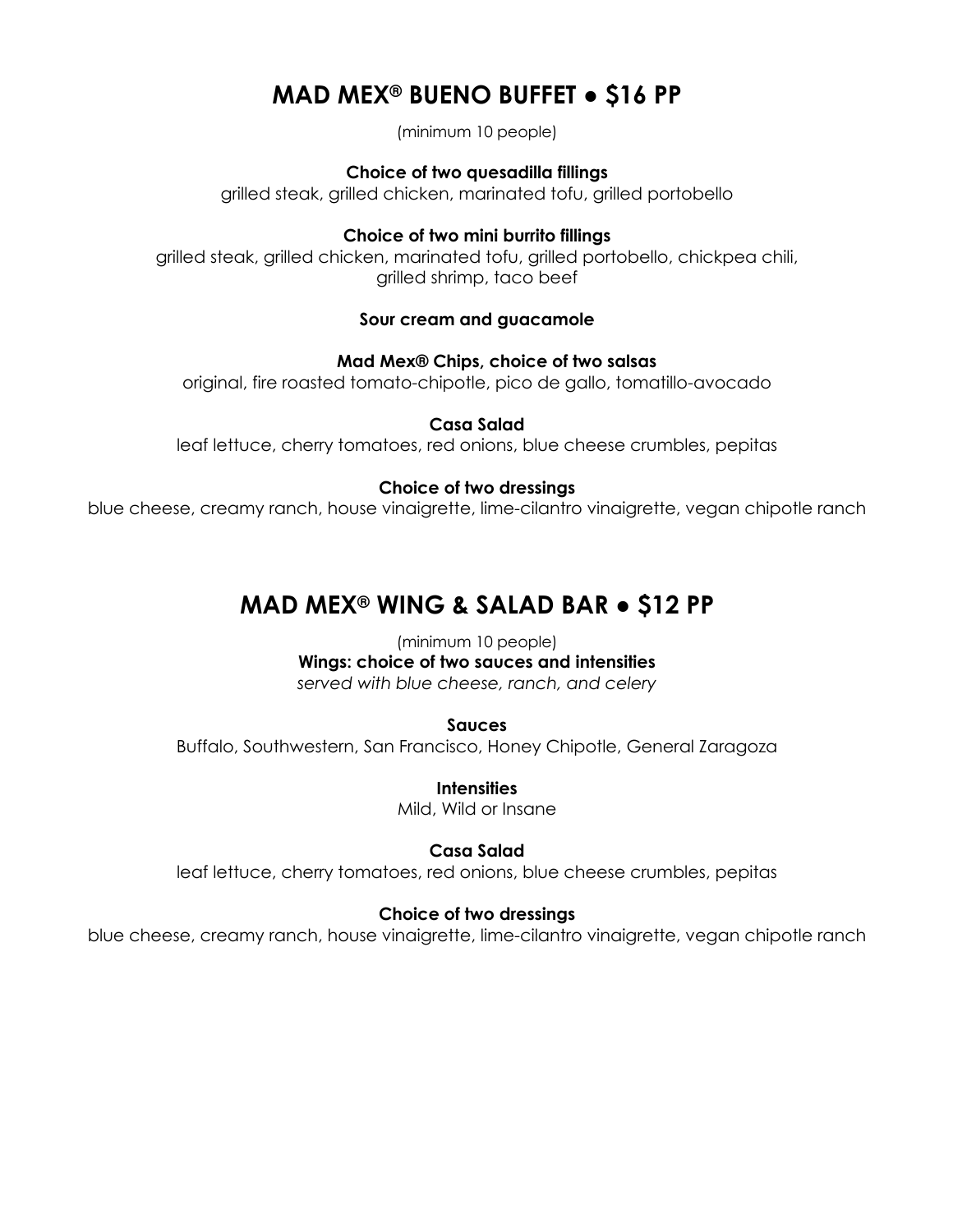# **MAD MEX® MEGA WING BAR ● \$16 PP**

(minimum 10 people) **Wings: choice of four sauces and intensities**

*served with blue cheese, ranch, and celery*

## **Sauces**

Buffalo, Southwestern, San Francisco, Honey Chipotle, General Zaragoza

### **Intensities**

Mild, Wild or Insane

# **Casa Salad**

leaf lettuce, cherry tomatoes, red onions, blue cheese crumbles, pepitas

## **Choice of two dressings**

blue cheese, creamy ranch, house vinaigrette, lime-cilantro vinaigrette, vegan chipotle ranch

# **MAD MEX PARTY TRAYS**

*Trays contain 10 light portions | Mix and match to build a buffet*

# **Mad Mex® Mini Burrito Tray ● \$60**

wrapped in a flour tortilla and served with sour cream and original salsa

# **Choice of two proteins**

grilled steak, grilled chicken, marinated tofu, grilled portobello, chickpea chili, grilled shrimp

# **Mad Mex® Quesadilla Tray ● \$60**

served with sour cream and original salsa

Choice of two proteins grilled steak, grilled chicken, marinated tofu, grilled portobello, grilled shrimp

# **Mad Mex® Wing Tray ● \$75**

# **Wings: choice of two sauces and intensities**

*served with blue cheese, ranch, and celery*

**Sauces**

Buffalo, Southwestern, San Francisco, Honey Chipotle, General Zaragoza

# **Intensities**

Mild, Wild or Insane

# **Casa Grande Salad ● \$35**

Casa salad, blue cheese crumbles, **choice of two dressings:** Blue Cheese, House Vinaigrette, Creamy Ranch, Lime-Cilantro Vinaigrette, Vegan Chipotle Ranch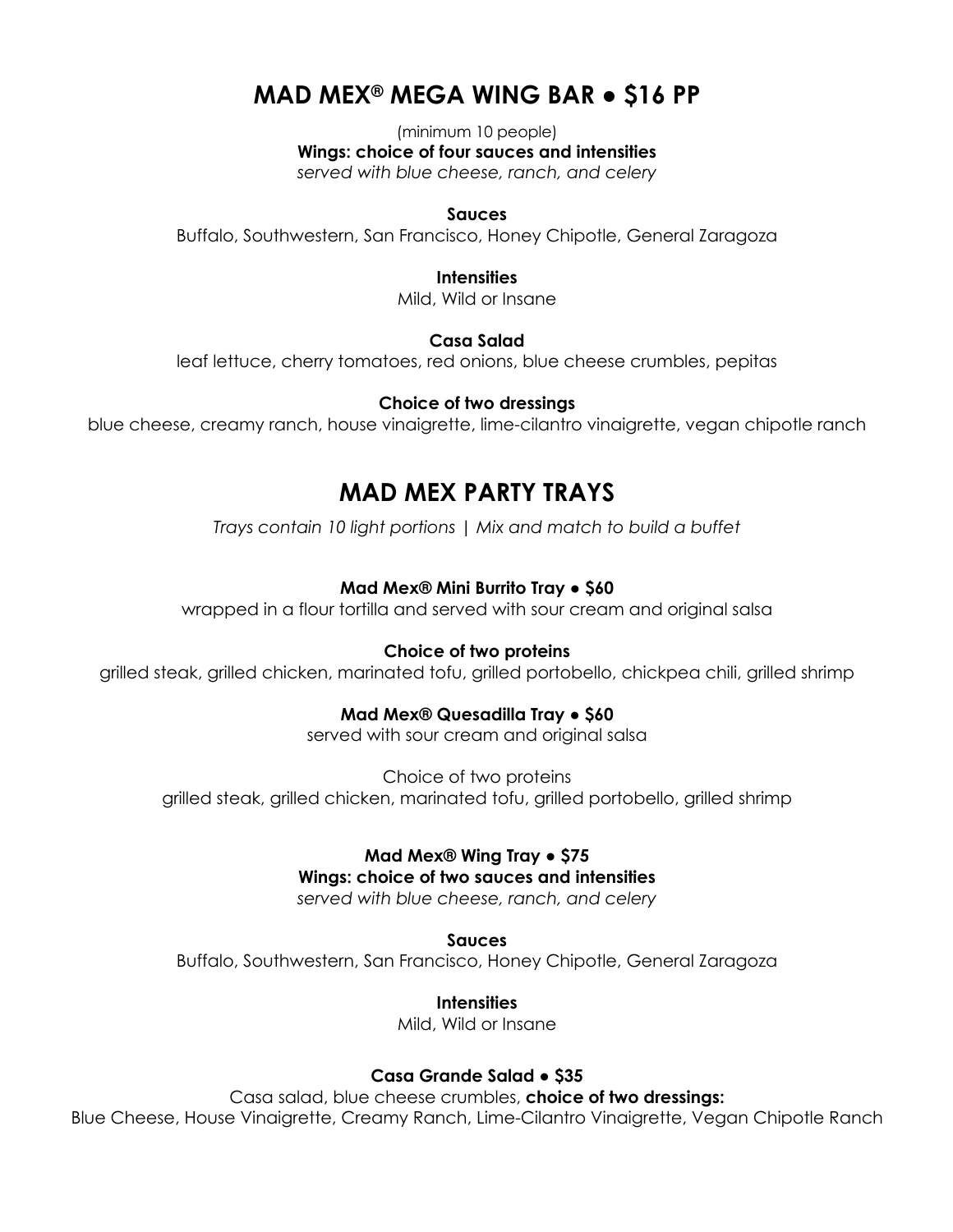# **Chili and Soup Pack ● \$35**

*served with sour cream, jack cheese*

**choice of**  Chickpea Chili or Tortilla Soup

# **Mega Pickadippa ● \$50**

Includes chips, guacamole, original salsa, tomatillo salsa, fire roasted tomato-chipotle, XX cheese dip, Yucatán black bean dip

# **Rice & Beans ● \$10**

Mexican rice, black beans

# **Build Your Own Margaritas ● \$15**

makes 6-8 drinks 1/2 gallon of Mad Mex® margarita mix just add tequila and triple sec (assembly guide included)

# **More Information**

# **SETUP AND SERVE**

Our Set-Up and Serve service is an extended version of our Drop-Off catering and is best suited for a more casual-style event. It can include staff that stays, serves food, and cleans up. This food arrives already cooked and ready to eat from our restaurants. We do provide disposables with Set-Up and Serve catering or we can manage the coordination of ordering rentals or linens. This service has an average cost of \$15- \$50 per person. You can even add a bartender to your event.

# **DISPOSABLES**

Disposable plates, flatware, napkins and serving utensils are included with all and Setup and Serve and Drop-off events. We can provide disposable glassware for \$1.00 per person.

# **BASIC STAFFING CHARGES**

big Catering prides itself in providing exceptional service before, during and after your event. Below is a basic guide that is used to staff your event. Each event is unique and might not fit into this formula. All staff counts are estimates and can vary depending upon menu, location, staff duties requested, setup needed, maintenance required, etc.

# **SERVICE STAFF**

The number of staff needed for your setup and serve event will depend upon the style of event, quantity of food, and duties requested of the staff members. We typically staff 1 server per event 20- 40 guests. Larger and more involved events will also require the staffing of a service captain. Events with over 200 guests will incur additional staffing fees for staff positions.